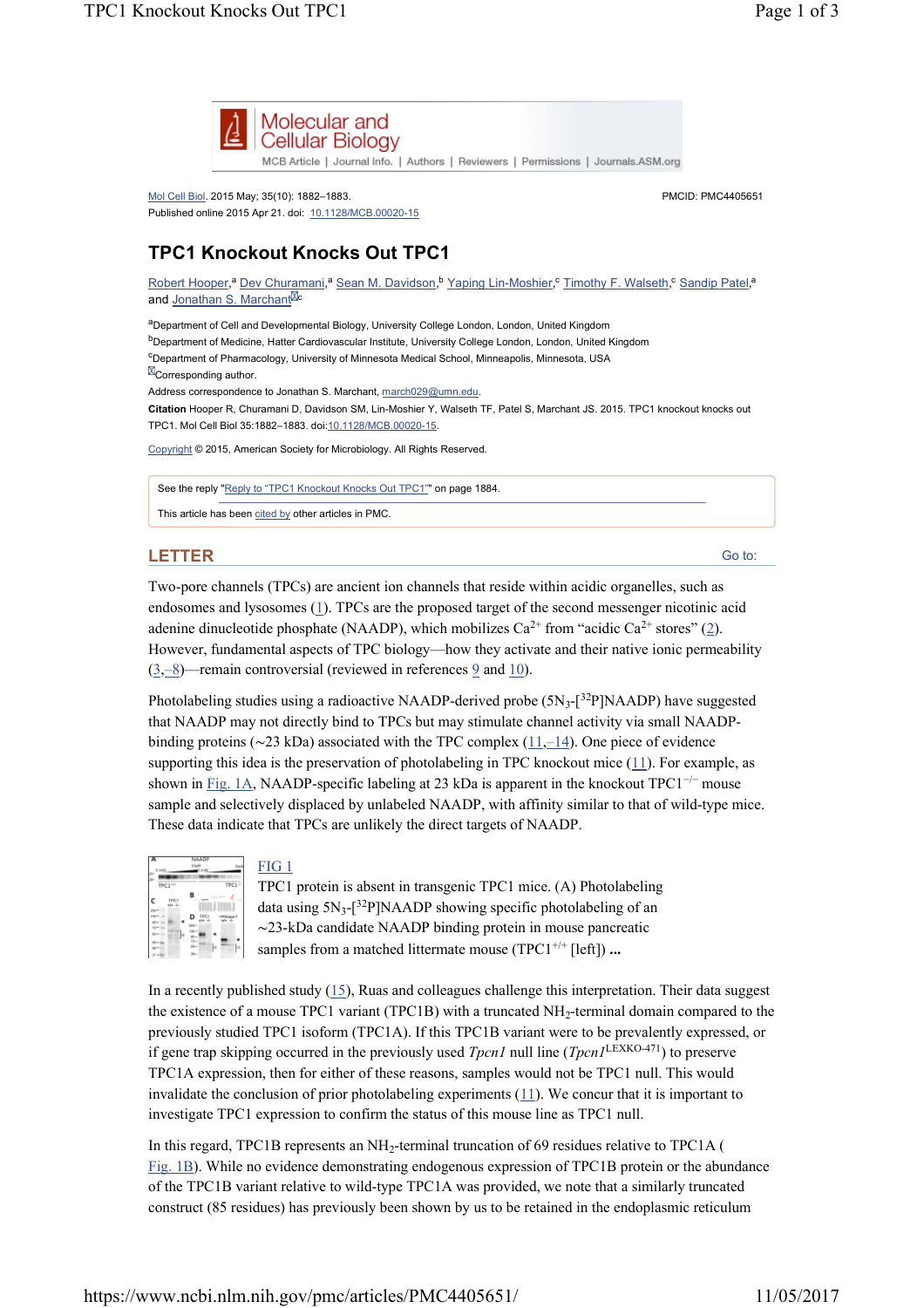Go to:

Go to:

(ER) (16). Indeed, ER retention of TPC1B is increased in colocalization data presented by Ruas and colleagues (see Fig. 4D in reference 15). Further, the blot of overexpressed TPC1B (Fig. 4B in reference  $15$ ) shows evidence of impaired glycosylation (important for TPC function  $[17]$ ), suggesting that TPC1B may be poorly expressed.

To assess TPC1 expression in the  $TpcnI<sup>LEXKO-471</sup>$  mouse model used previously in our photolabeling experiments  $(11)$ , Western blotting was performed with a validated antibody  $(16, 18)$  capable of recognizing a COOH-terminal epitope present in both TPC1 isoforms (Fig. 1B). The proposed TPC1B truncation would be similar in size to full-length TPC1A (predicted at 87 versus 94 kDa for nascent forms). Our data revealed a complete loss of TPC1 immunoreactivity at this size (Fig. 1C and D). This result underscores prior conclusions  $(11,-13)$ . Repetition of our published photolabeling experiments with *Tpcn1*<sup>T159</sup> samples characterized by Ruas and colleagues ( $15$ ) is expected to yield a similar result. Comparison of whole animal phenotypes between different  $TPC1^{-/-}$  strains will require further investigation.

In conclusion, the  $TpcnI^{\text{LEXKO-471}}$  mouse line can be employed by the community as a  $TpcnI^{-/-}$  sample.

| . . |  |
|-----|--|
|-----|--|

For the author reply, see doi:10.1128/MCB.00083-15.

**REFERENCES**

1. Rahman T, Cai X, Brailoiu GC, Abood ME, Brailoiu E, Patel S. 2014. Two-pore channels provide insight into the evolution of voltage-gated  $Ca^{2+}$  and Na<sup>+</sup> channels. Sci Signal 7:ra109. doi:10.1126/scisignal.2005450. [PMC free article] [PubMed] [Cross Ref]

2. Patel S, Docampo R. 2010. Acidic calcium stores open for business: expanding the potential for intracellular Ca<sup>2+</sup> signaling. Trends Cell Biol 20:277-286. doi:10.1016/j.tcb.2010.02.003. [PMC free article] [PubMed] [Cross Ref]

3. Calcraft PJ, Ruas M, Pan Z, Cheng X, Arredouani A, Hao X, Tang J, Rietdorf K, Teboul L, Chuang KT, Lin P, Xiao R, Wang C, Zhu Y, Lin Y, Wyatt CN, Parrington J, Ma J, Evans MA, Galione A, Zhu MX. 2009. NAADP mobilizes calcium from acidic organelles through two-pore channels. Nature 459:596–600. doi:10.1038/nature08030. [PMC free article] [PubMed] [Cross Ref]

4. Brailoiu E, Churamani D, Cai X, Schrlau MG, Brailoiu GC, Gao X, Hooper R, Boulware MJ, Dun NJ, Marchant JS, Patel S. 2009. Essential requirement for two pore channel 1 in NAADP-mediated calcium signalling. J Cell Biol 186:201–209. doi:10.1083/jcb.200904073. [PMC free article] [PubMed] [Cross Ref]

5. Zong X, Schieder M, Cuny H, Fenske S, Gruner C, Rötzer K, Griesbeck O, Harz H, Biel M, Wahl-Schott C. 2009. The two-pore channel TPCN2 mediates NAADP-dependent  $Ca^{2+}$ -release from lysosomal stores. Pflugers Arch 458:891–899. doi:10.1007/s00424-009-0690-y. [PMC free article] [PubMed] [Cross Ref]

6. Wang X, Zhang X, Dong XP, Samie M, Li X, Cheng X, Goschka A, Shen D, Zhou Y, Harlow J, Zhu MX, Clapham DE, Ren D, Xu H. 2012. TPC proteins are phosphoinositide-activated sodium-selective ion channels in endosomes and lysosomes. Cell 151:372–383. doi:10.1016/j.cell.2012.08.036. [PMC free article] [PubMed] [Cross Ref]

7. Jha A, Ahuja M, Patel S, Brailoiu E, Muallem S. 2014. Convergent regulation of the lysosomal twopore channel-2 by  $Mg^{2+}$ , NAADP, PI(3,5)P<sub>2</sub> and multiple protein kinases. EMBO J 33:501–511. doi:10.1002/embj.201387035. [PMC free article] [PubMed] [Cross Ref]

8. Lin-Moshier Y, Keebler MV, Hooper R, Boulware MJ, Liu X, Churamani D, Abood ME, Walseth TF, Brailoiu E, Patel S, Marchant JS. 2014. The two-pore channel (TPC) interactome unmasks isoformspecific roles for TPCs in endolysosomal morphology and cell pigmentation. Proc Natl Acad Sci U S A 111:13087–13092. doi:10.1073/pnas.1407004111. [PMC free article] [PubMed] [Cross Ref]